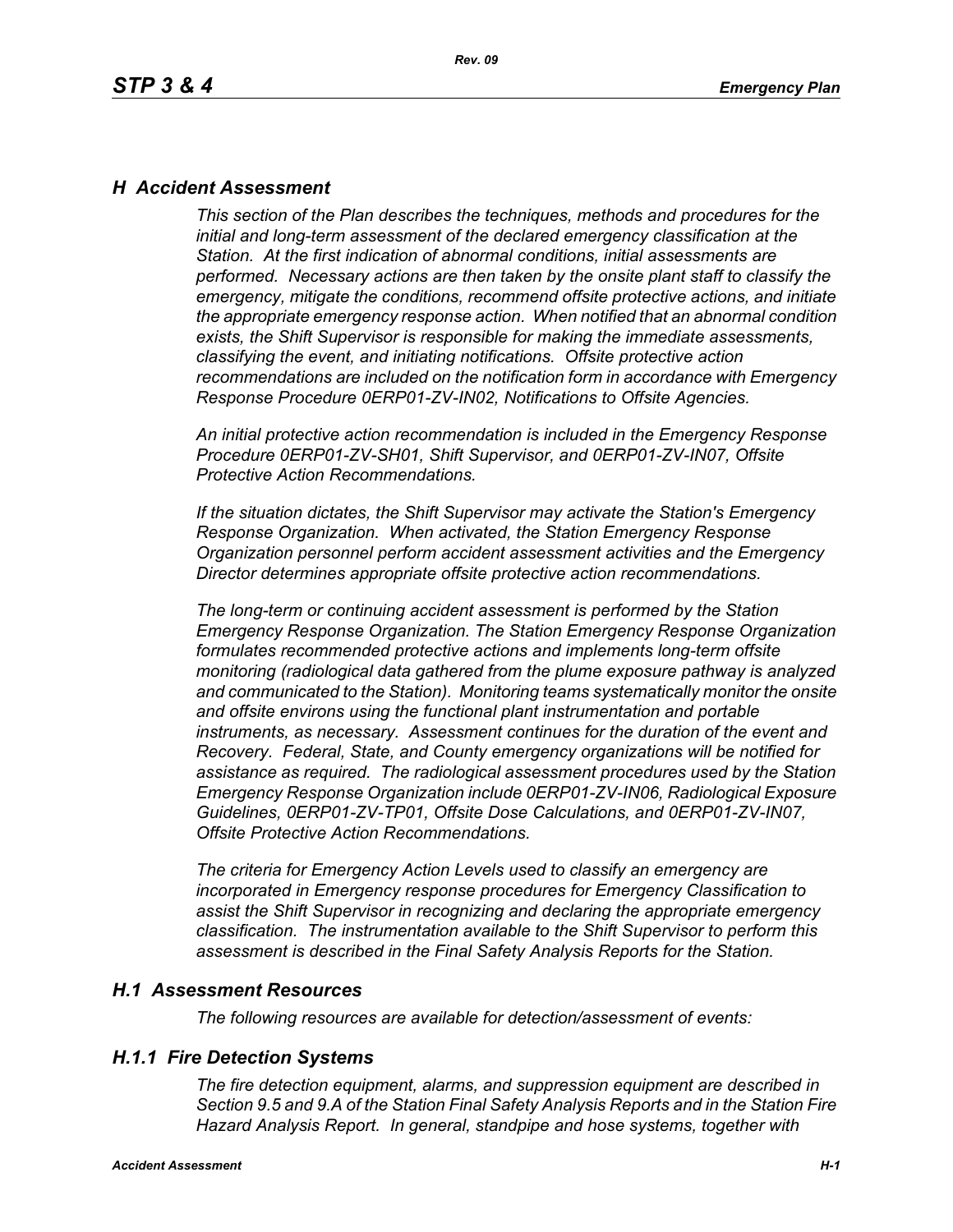*portable extinguishers, are provided in all buildings throughout the Station, except the demineralizer building for Units 1 and 2. Additionally, the following systems are provided in selected areas to enhance the total fire protection and detection program:*

- *Automatic wet pipe sprinkler system*
- *Manual pre-action dry pipe system*
- *Manual pre-action sprinklers*
- *Water spray deluge system*
- *Foam-water sprinklers*
- *Hydrants*
- *Halon system*
- *Carbon Dioxide system*

#### *H.1.2 Seismic Monitoring*

*The seismic monitoring system is described in Section 3.7 of the Station Final Safety Analysis Reports. The seismic instrumentation is a triaxial time history accelererometer unit with programmable alarm, trigger, memory, recording and data retrieval capabilities and computer interface. The appropriate trigger condition will be selected to start data capture for later analysis. Settings for the instrument's pre-event memory and length of time that data is recorded will be selected so that the significant ground motion associated with the earthquake is recorded. The recorded information can be analyzed and displayed using software supplied with the machine. This software will display the measured response spectrum to be compared with the Operating Basis Earthquake (OBE) and Safe Shutdown Earthquake (SSE) response spectrum. The seismic instrumentation locations are identified in the Station's Final Safety Analysis Reports.*

### *H.1.3 Plant Process Instrumentation*

*The plant process instrumentation consists of various pressure, temperature, and level indicators of the Reactor Protection System and the Engineered Safety Feature System.*

*Instruments which provide information to the Plant Operations Staff for monitoring conditions in the reactor, reactor coolant system, and containment, and specific instrumentation designations and ranges are listed in the Unit Technical Specifications. These instruments provide information necessary for the rapid assessment of emergency conditions within the Station.*

*Additionally, the instrumentation provides data in the Control Room, Technical Support Center and the Emergency Operations Facility via the Emergency Response Facilities Data Acquisition and Display System or Plant Information and Control System.*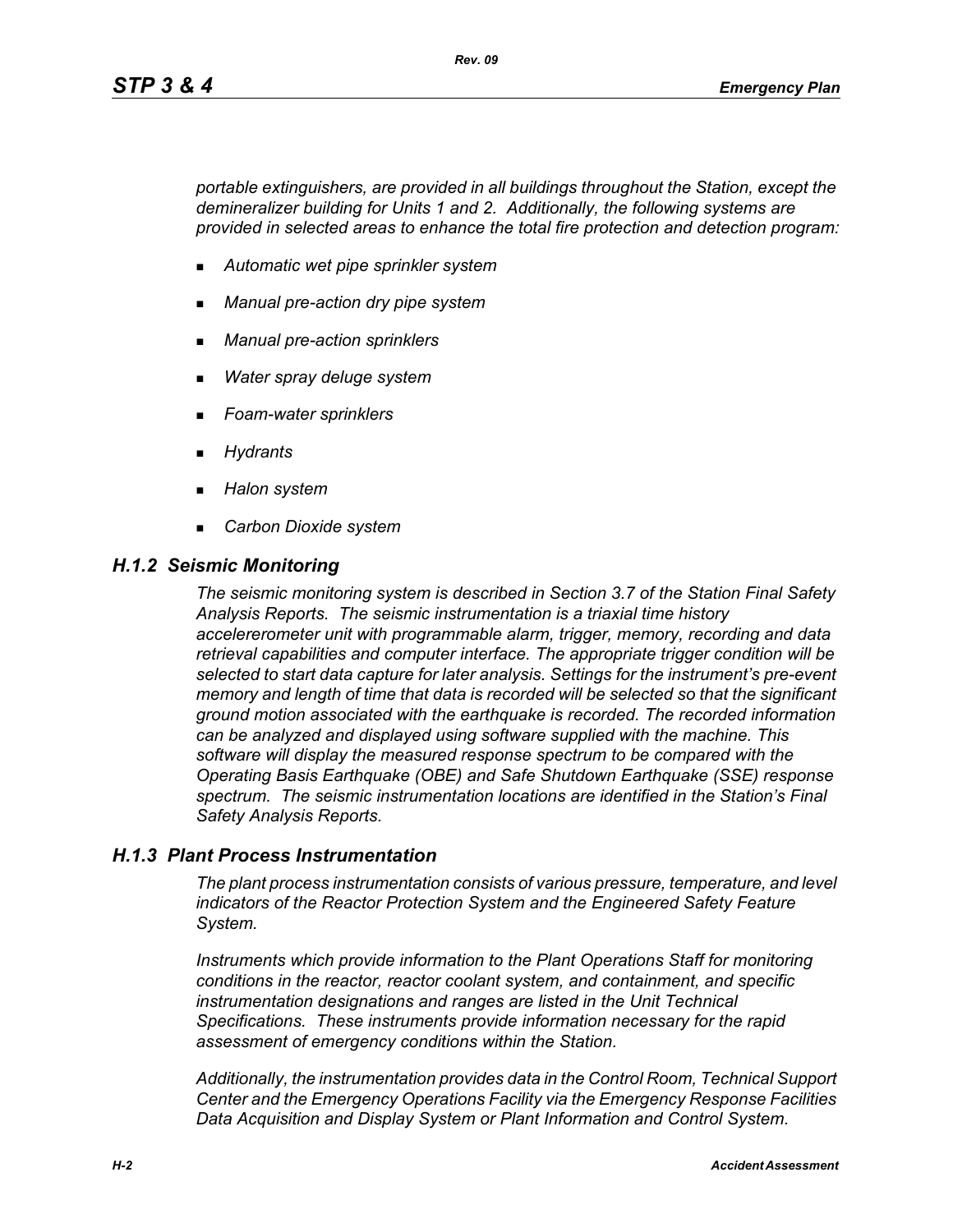## *H.1.4 Liquid Radiation Monitor*

*A liquid radiation monitor is provided for gross failed fuel detection. The monitor obtains a continuous sample from the reactor coolant system and activates an alarm on the Radiation Monitoring System if a predetermined activity level is reached. The monitor is described in Section 11.0 of the Station Final Safety Analysis Reports.*

### *H.1.5 Radiation Monitoring System*

*The Station has a system for monitoring radioactivity throughout the Station. This system is called the Radiation Monitoring System and consists of area and process/effluent radiological monitoring instrumentation. More information on the Radiation Monitoring System can be found in Section J of this Plan and is described in detail in Section 12.3 of the Station Final Safety Analysis Reports.*

### *H.1.6 Meteorological System*

*The Station has two permanent meteorological towers near site for the analysis of current Station area meteorological data. The primary tower is a 60-meter (196.9 feet) tower, instrumentation, and computerized data output. The primary tower instrumentation includes sensors to measure wind direction, wind speed, air temperature, dew point, solar radiation, precipitation, and calculated differential temperatures between elevations. Data from the primary tower is relayed to the Station. This data is displayed by the Integrated Computer System (ICS/ERFDADS/PICS) and the Control Room meteorological instruments Table H-1 provides details on instrumentation and elevations of primary meteorological instrumentation.*

*The backup system consists of a 10-meter (32.8 feet) tower with similar but fewer instruments to measure air temperature, wind speed, and wind direction.*

*Data from either tower can be fed by independent digital processors to the Control Rooms, Technical Support Centers, Emergency Operations Facility, the Nuclear Regulatory Commission and State and County offices through direct dial modem communications.* 

*Weather forecasts are available from the National Weather Service by telephone. The Station has the option of using contracted commercial weather service or the National Weather Service.*

### *H.1.7 Plant Liquid Systems*

*Analyses of plant liquid systems may be performed to help ascertain the nature of problems detected by other instrumentation (prior to an emergency). The samples will be collected and analyzed in accordance with Station Chemistry and Radiochemistry procedures.*

### *H.1.8 Gaseous Effluent Radiation Monitoring System*

*The Gaseous Effluent Radiation Monitoring System is based on the Radiation Monitoring System multiple channel analysis. Each channel consists of a sampling*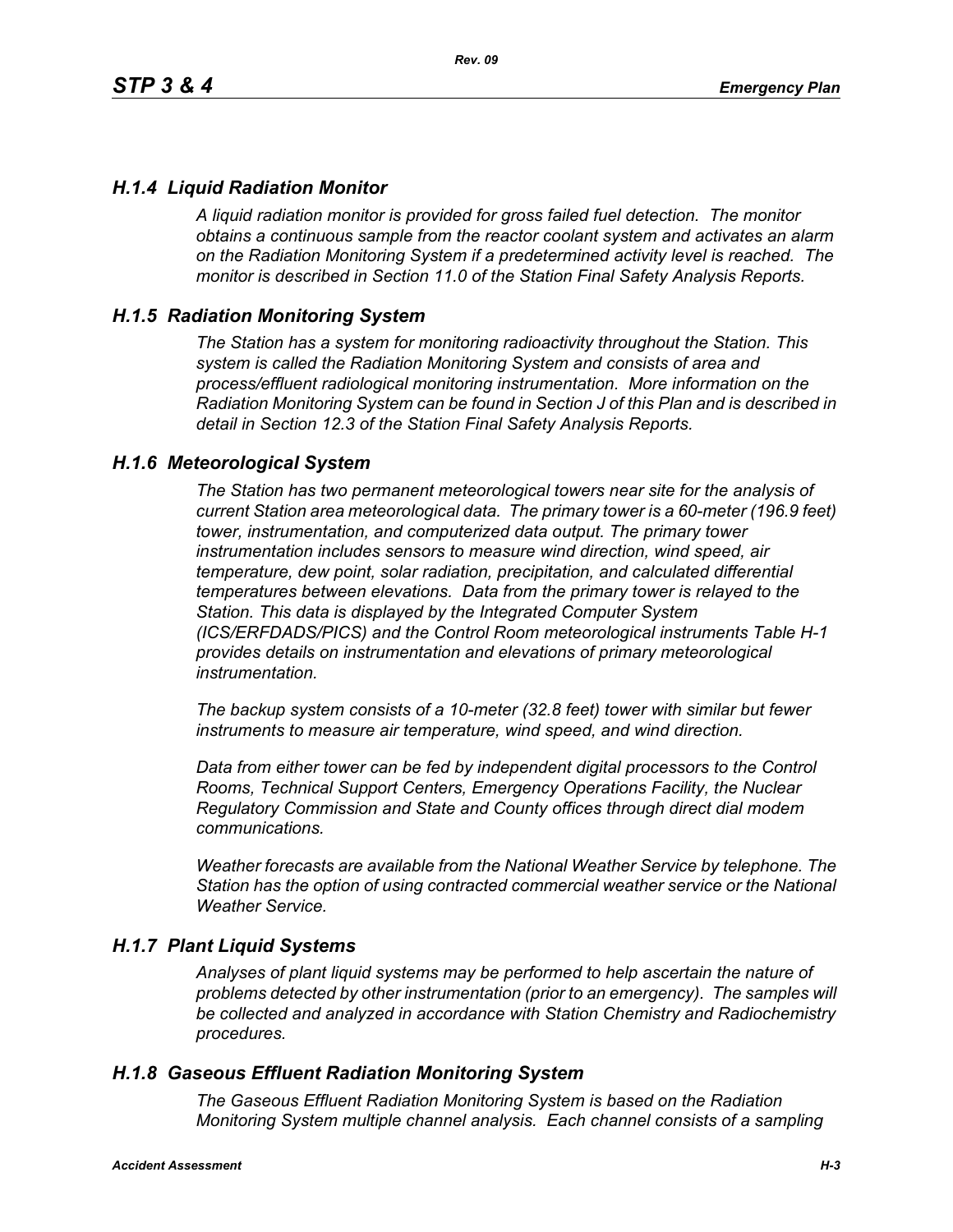*mechanism, one, two, or three chambers for particulate, iodine, and/or noble gas collection and detection, associated with auxiliary equipment and a local microprocessor. The system is capable of monitoring particulate activity and iodine and noble gas concentrations, in accident and normal ranges. Location of detectors for the process/effluent Radiation Monitoring System is provided in table form in Section 11.5 of the Station Final Safety Analysis Reports.* 

#### *H.2 Objectives of Onsite and Offsite Monitoring*

*The primary objective of the Onsite and Offsite Emergency Response Teams is to rapidly survey areas in order to determine the extent and distribution of radioactive material following an incident. The initial onsite and offsite surveys are important in the decision process since the extent and type(s) of protective actions will be based upon data reported by the survey teams.*

*Data provided to the Radiological Director from the field monitoring teams shall be compared to information supplied to the dose projection and assessment area by any Department of State Health Services teams that may be dispatched into the area. Data collected before Texas Department of Health teams are in the field shall be provided to the Department of State Health Services by the Radiological Director as soon as possible.*

*The task of each Offsite Field Team is to collect air samples and survey data so as to transmit information and results to the appropriate response center (i.e., the Control Room, Technical Support Center, and Emergency Operations Facility). 0ERP01-ZV-TP02, Offsite Field Teams provide process and procedural requirements for Offsite Field Teams. Information obtained by the Offsite Field Team is transmitted to the Offsite Field Team Supervisor as appropriate to the phase of the response, via radio contact. After the initial urgency of the post-accident situation has relaxed, subsequent surveys will be performed to obtain more information.*

*The systems and equipment described in this section and the personnel resources described in Section B and C of this Plan allow for continuous monitoring and assessment of abnormal radiological conditions.*

*Within minutes of the declaration of an emergency, monitoring of the plant systems is established to assess potential releases or the extent of an actual release and to provide guidance for appropriate protective measures. This includes the capability to deploy an Offsite Field Team. Offsite Field Teams may be deployed after declaration of an Alert or higher emergency classification with an effluent monitor indication of a higher than normal release of radioactive materials or an unmonitored release. Field monitoring data and samples shall be collected and analyzed per normal Station Radiation Protection procedures and Radiological Environmental Monitoring procedures. Data from Federal, State, and County organizations are coordinated with the Station through their representatives at the Station Emergency Operations Facility with the Radiological Director.*

*The principal early concerns are thyroid dose commitment, due to inhalation of radioactive iodines, and exposure from immersion in a cloud of radioactive noble*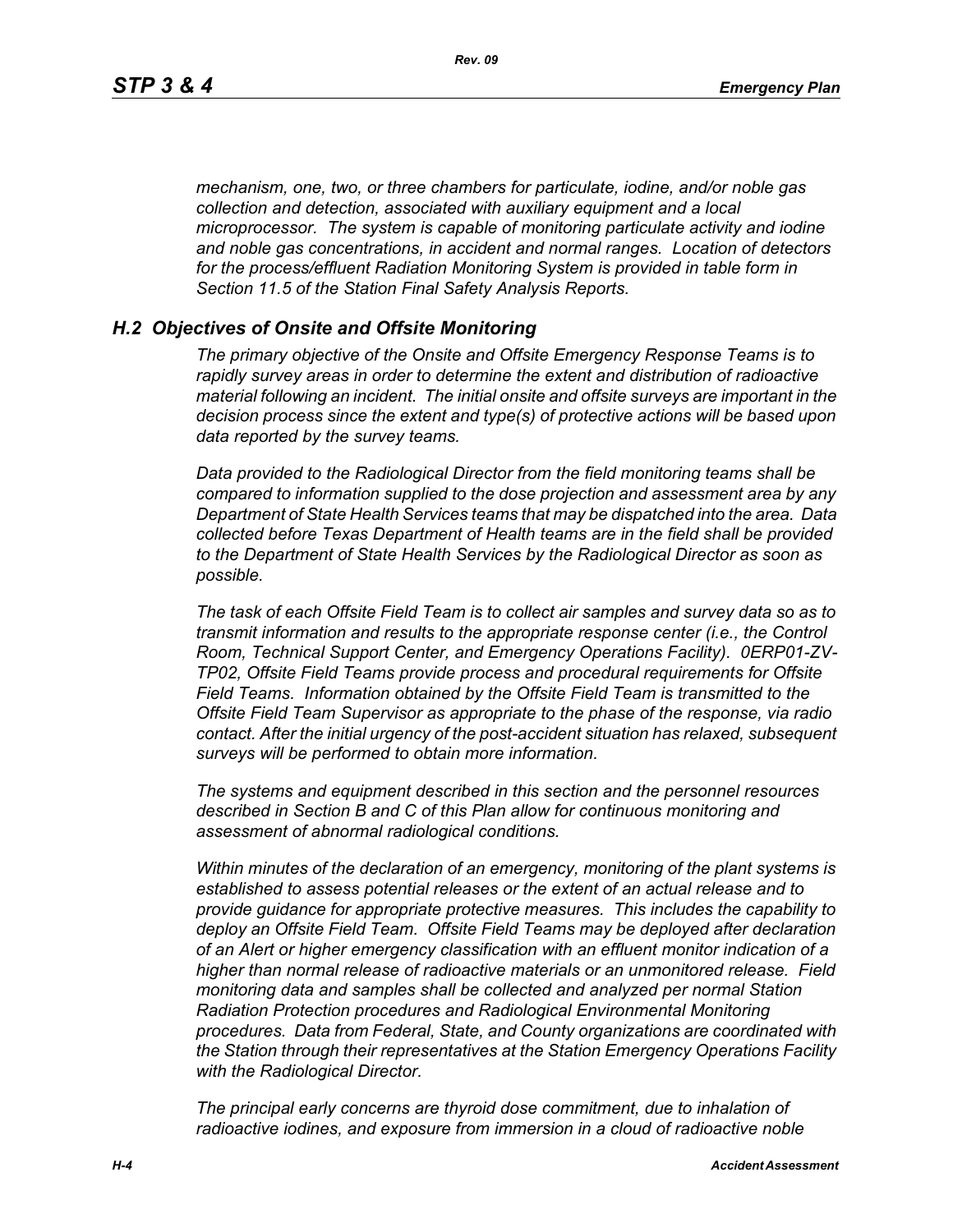*gases. Criteria for taking protective actions such as evacuation are expressed in terms of these two variables. Following this, efforts will normally be directed toward the evaluation of possible long-term exposures from ground deposition and various food chain pathways. Monitoring will continue throughout the duration of the emergency classification to allow for offsite protective action recommendation escalation, recovery or termination (with concurrence of County, State, and NRC organizations) as dictated by environmental sampling results.*

*Offsite Field Teams may be deployed to take dose rate readings and iodine concentrations in accordance with 0ERP01-ZV-TP02, Offsite Field Team. The Radiological Director will provide direct input to the Emergency Director concerning the need to make protective action recommendations to offsite agencies.* 

*Environmental radiological impact analysis is available using computerized dose assessment models or equivalent. This is more adequately detailed in Emergency Response Procedure 0ERP01-ZV-TP01, Offsite Dose Calculations.*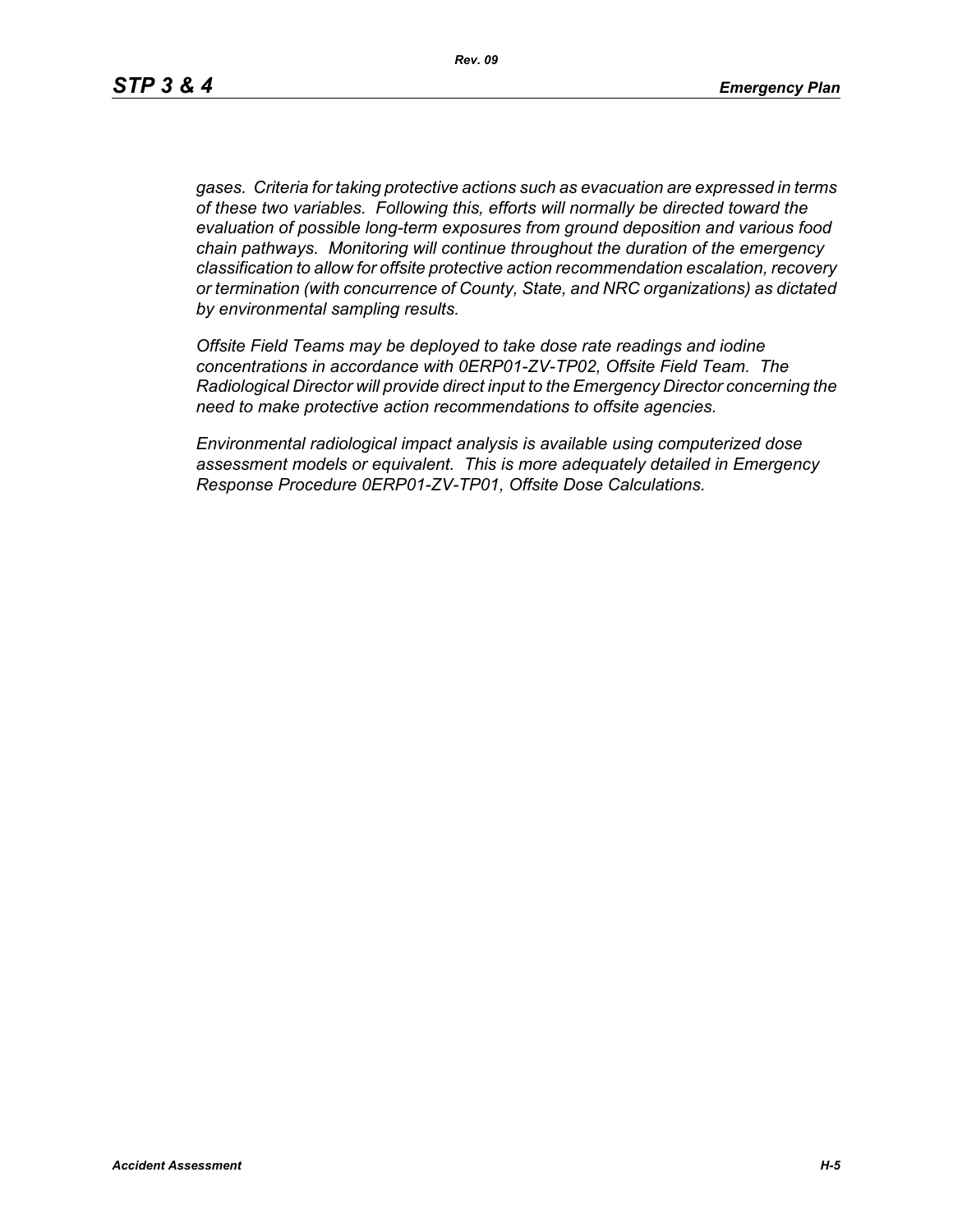# *Table H-1 Assessment Instrumentation Page 1 of 4*

*Typical Onsite Assessment Equipment and Facilities*

|    | <u>INSTRUMENT SYSTEM</u>         | <b>DESCRIPTION &amp; LOCATION</b>                                                                                                                                                        | <b>FUNCTIONAL APPLICABILITY</b>                                                                             |
|----|----------------------------------|------------------------------------------------------------------------------------------------------------------------------------------------------------------------------------------|-------------------------------------------------------------------------------------------------------------|
| 1. | <b>Meteorological Monitors</b>   |                                                                                                                                                                                          |                                                                                                             |
|    | <b>Meteorological Wind Speed</b> | Wind speed indicators located<br>on primary (60m) and backup<br>(10m) towers on northeastern<br>portion of the site                                                                      | Measures wind speed at 10m<br>and 60m above ground level                                                    |
|    | <b>Wind Direction</b>            | Wind direction indicators located<br>on primary (60m) and backup<br>(10m) towers on northeastern<br>portion of the site                                                                  | Measures wind direction at 10m<br>and 60m above ground level                                                |
|    | <b>Temperature Differential</b>  | Temperature sensors located on<br>primary (60m) tower and backup<br>(10m) towers on northeastern<br>portion of the site                                                                  | Measures temperature at 10m<br>and 60m above ground level for<br>computation of differential<br>temperature |
|    | Precipitation                    | Heated gage near ground level<br>at the primary tower                                                                                                                                    | Provides measurement of<br>precipitation levels                                                             |
|    | Dewpoint                         | Sensed via a dewpoint probe<br>dewpoint membrane (vapor<br>window), dewpoint cell and a<br>temperature probe sensor<br>located at 3 meters on the<br><b>Primary Meteorological Tower</b> | Provides atmospheric dewpoint<br>measurement for the site<br>environs                                       |
|    | Computer                         | Data acquisition computers at<br>primary and back up towers tied<br>to ICS/ERFDADS/PICS                                                                                                  | Provides data link for<br>meteorological information                                                        |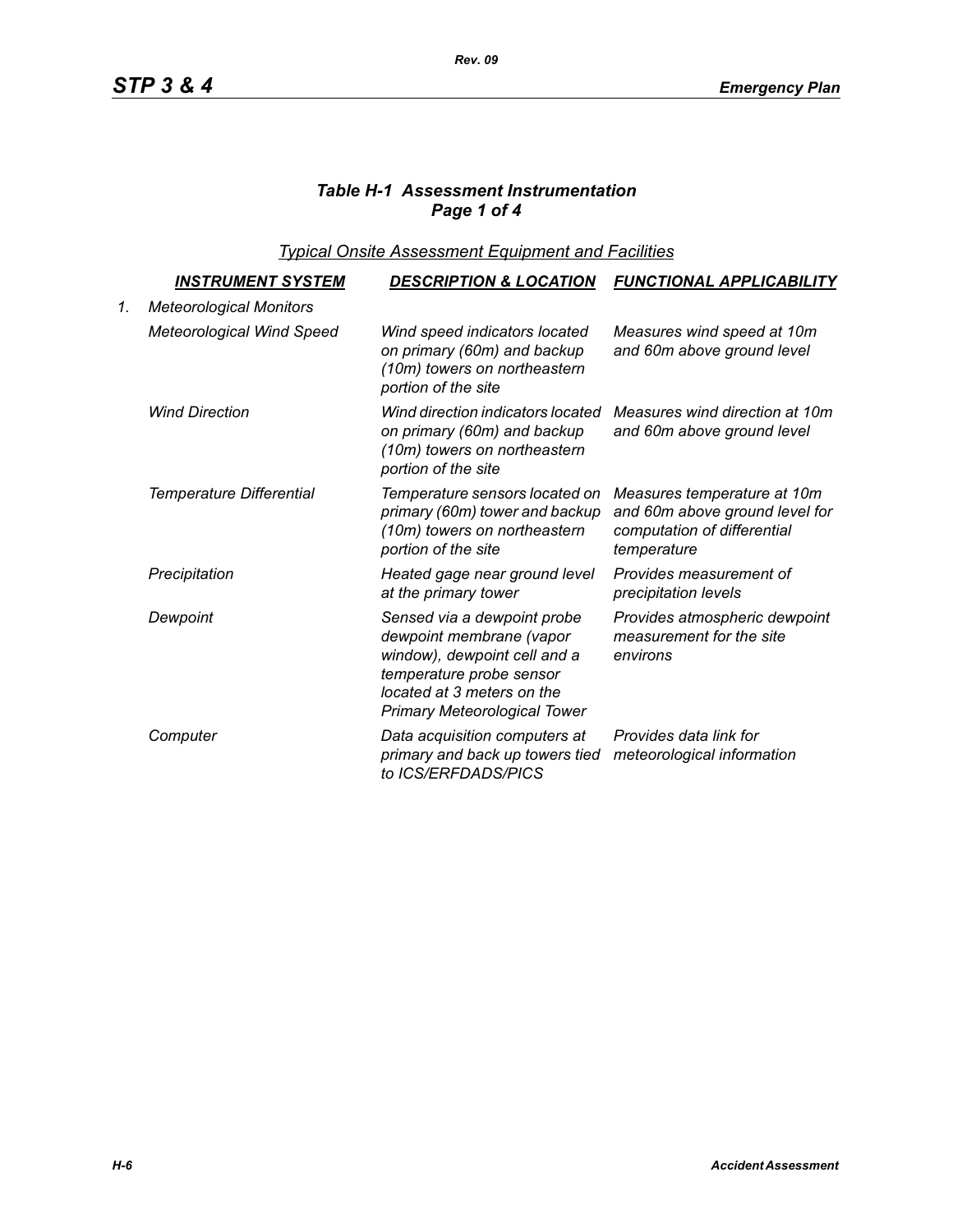# *Table H-1 Assessment Instrumentation Page 2 of 4*

*Typical Onsite Assessment Equipment and Facilities*

|                | INSTRUMENT SYSTEM                               | <b>DESCRIPTION &amp; LOCATION</b>                                                                                                                    | <b>FUNCTIONAL APPLICABILITY</b>                                                |  |  |
|----------------|-------------------------------------------------|------------------------------------------------------------------------------------------------------------------------------------------------------|--------------------------------------------------------------------------------|--|--|
| 2 <sub>1</sub> | Seismic Monitor                                 | A triaxial accelerometer unit with<br>programmable alarm, trigger,<br>memory, recording and data<br>retrieval capabilities and<br>computer interface | Record ground and peak<br>orthogonal accelerations with<br>respect to time     |  |  |
| 3.             | <b>Radiation Monitoring System</b>              |                                                                                                                                                      |                                                                                |  |  |
|                | A. Area Radiation Monitoring System             |                                                                                                                                                      |                                                                                |  |  |
|                | B. Process/Effluent Radiation Monitoring System |                                                                                                                                                      |                                                                                |  |  |
| 4.             | <b>Fire Protection System</b>                   |                                                                                                                                                      |                                                                                |  |  |
|                | A. Spot Thermal Detector                        |                                                                                                                                                      | Detect fixed temperature or rate<br>of temperature rise; activates an<br>alarm |  |  |
|                | <b>B.Ionization Detector</b>                    |                                                                                                                                                      | Detect nonvisible smoke and<br>combustible gases; activates                    |  |  |
|                | C. Ultraviolet Flame Detector                   |                                                                                                                                                      | Detect flame or spark; activates<br>an alarm                                   |  |  |
|                | D. Photoelectric Detector                       |                                                                                                                                                      | Detect visible smoke; activates<br>an alarm                                    |  |  |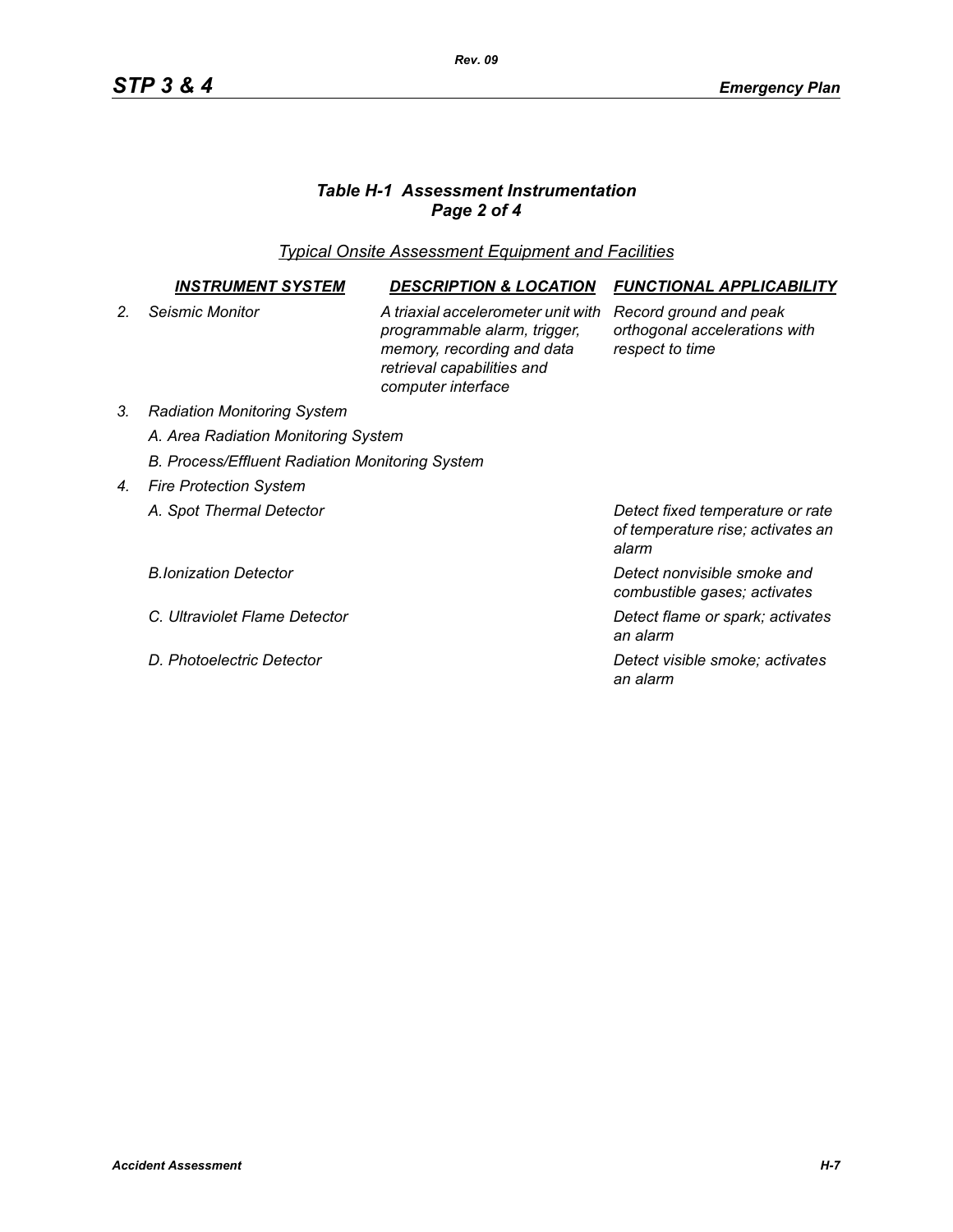## *Table H-1 Assessment Instrumentation Page 3 of 4*

## *Typical Onsite Assessment Equipment and Facilities*

| <b>INSTRUMENT SYSTEM</b>                                                             | <b>DESCRIPTION &amp; LOCATION</b>                                       | <b>FUNCTIONAL APPLICABILITY</b>                                                                                                                                                                    |
|--------------------------------------------------------------------------------------|-------------------------------------------------------------------------|----------------------------------------------------------------------------------------------------------------------------------------------------------------------------------------------------|
| E. Line Type Thermal Detector                                                        |                                                                         | Sufficient heat from source<br>activates an alarm                                                                                                                                                  |
| F. Fire Protection System<br>Display Unit 1 and 2 Main<br><b>Control Room</b>        |                                                                         | A Cathode Ray Tube linked to<br>the unit computers provides for<br>appraisal of Fire Protection<br>System incoming alarms and<br>system actuation's in each<br><b>Control Room</b>                 |
| <b>G. Fire Protection System</b><br>Display Unit 3 and 4 Main<br><b>Control Room</b> |                                                                         | <u>A video display Unit linked to the </u><br>unit computer system provides<br>for appraisal of Fire Protection<br><b>System incoming alarms and</b><br>system actuation's in each<br>Control Room |
| <b>Facilities</b>                                                                    |                                                                         |                                                                                                                                                                                                    |
| A. Radiological Laboratory<br><b>Equipment and Detectors</b>                         | Chemical analysis count room of Equipped for radiological/<br>each unit | chemical analysis                                                                                                                                                                                  |
| <b>B. Environmental Surveillance</b><br>Program                                      | Thermoluminescent dosimeter<br>monitoring stations                      | Measures radiation dose                                                                                                                                                                            |
|                                                                                      | Fixed air sampling stations<br>outside security fence                   | Sample particulate and<br>radioidines                                                                                                                                                              |

*5. Facilities*